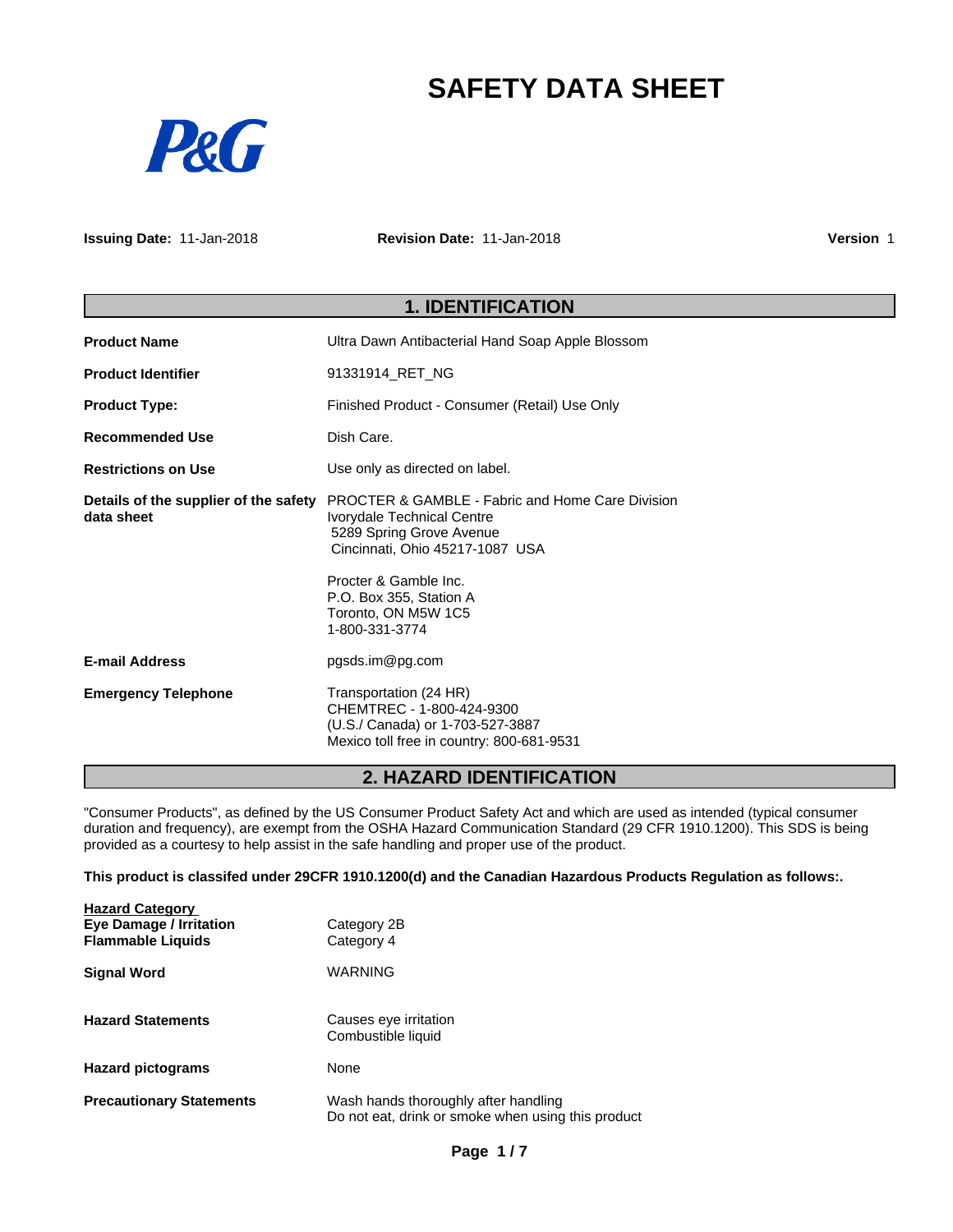|                                               | Keep away from heat/sparks/open flames/hot surfaces. — No smoking<br>Keep container tightly closed                                                                                                                                                                                                                        |
|-----------------------------------------------|---------------------------------------------------------------------------------------------------------------------------------------------------------------------------------------------------------------------------------------------------------------------------------------------------------------------------|
| <b>Precautionary Statements -</b><br>Response | IF IN EYES: Rinse cautiously with water for several minutes. Remove contact lenses, if<br>present and easy to do. Continue rinsing<br>If eye irritation persists: Get medical advice/attention<br>IF SWALLOWED:<br>Drink 1 or 2 glasses of water<br>In case of fire: Use water, CO2, dry chemical, or foam for extinction |
|                                               | Precautionary Statements - Storage Store in a well-ventilated place. Keep cool                                                                                                                                                                                                                                            |

**Precautionary Statements - Disposal**None

**Hazards not otherwise classified (HNOC)** None

# **3. COMPOSITION/INFORMATION ON INGREDIENTS**

**Ingredients are listed according to 29CFR 1910.1200 Appendix D and the Canadian Hazardous Products Regulation**

| <b>Chemical Name</b>               | <b>Synonyms</b>           | <b>Trade Secret</b> | <b>CAS-No</b> | Weight-%    |
|------------------------------------|---------------------------|---------------------|---------------|-------------|
| Sulfuric acid, mono-C10-16-alkyl   | Sulfuric acid.            | No                  | 68585-47-7    | $10 - 15$   |
| esters, sodium salts               | mono-C10-16-alkyl         |                     |               |             |
|                                    | esters, sodium salts      |                     |               |             |
| Amine oxides, C10-16-alkyldimethyl | Amine oxides,             | <b>No</b>           | 70592-80-2    | 1 - 5       |
|                                    | C10-16-alkyldimethyl      |                     |               |             |
| Poly(oxy-1,2-ethanediyl),          | Poly(oxy-1,2-ethanediyl), | <b>No</b>           | 68585-34-2    | 1 - 5       |
| alpha-sulfo-omega-hydroxy-,        | alpha-sulfo-omega-hydro   |                     |               |             |
| C10-16-alkyl ethers, sodium salts  | xy-, C10-16-alkyl ethers, |                     |               |             |
|                                    | sodium salts              |                     |               |             |
| Ethanol                            | Ethanol                   | No                  | 64-17-5       | $1 - 5$     |
| Phenoxyethanol                     | Phenoxyethanol            | No                  | 122-99-6      | 1 - 5       |
| Chloroxylenol                      | Phenol,                   | No                  | 88-04-0       | $0.1 - 1.0$ |
|                                    | 4-chloro-3,5-dimethyl-    |                     |               |             |

Additional information **Actual substance concentrations fall within the ranges stated. Maximum values do not** necessarily represent the values present in the formula

# **4. FIRST AID MEASURES**

| First aid measures for different exposure routes                                               |                                                                                                                             |  |  |
|------------------------------------------------------------------------------------------------|-----------------------------------------------------------------------------------------------------------------------------|--|--|
| Eye contact                                                                                    | Rinse with plenty of water. Get medical attention immediately if irritation persists.                                       |  |  |
| <b>Skin contact</b>                                                                            | Rinse with plenty of water. Get medical attention if irritation develops and persists.                                      |  |  |
| Ingestion                                                                                      | Rinse mouth. Drink 1 or 2 glasses of water. Do NOT induce vomiting. Get medical attention<br>immediately if symptoms occur. |  |  |
| <b>Inhalation</b>                                                                              | Move to fresh air. If symptoms persist, call a physician.                                                                   |  |  |
| <b>Most important symptoms/effects.</b> None under normal use conditions.<br>acute and delayed |                                                                                                                             |  |  |
| F. Indication of immediate medical attention and special treatment needed, if necessary        |                                                                                                                             |  |  |

**Notes to Physician** Treat symptomatically.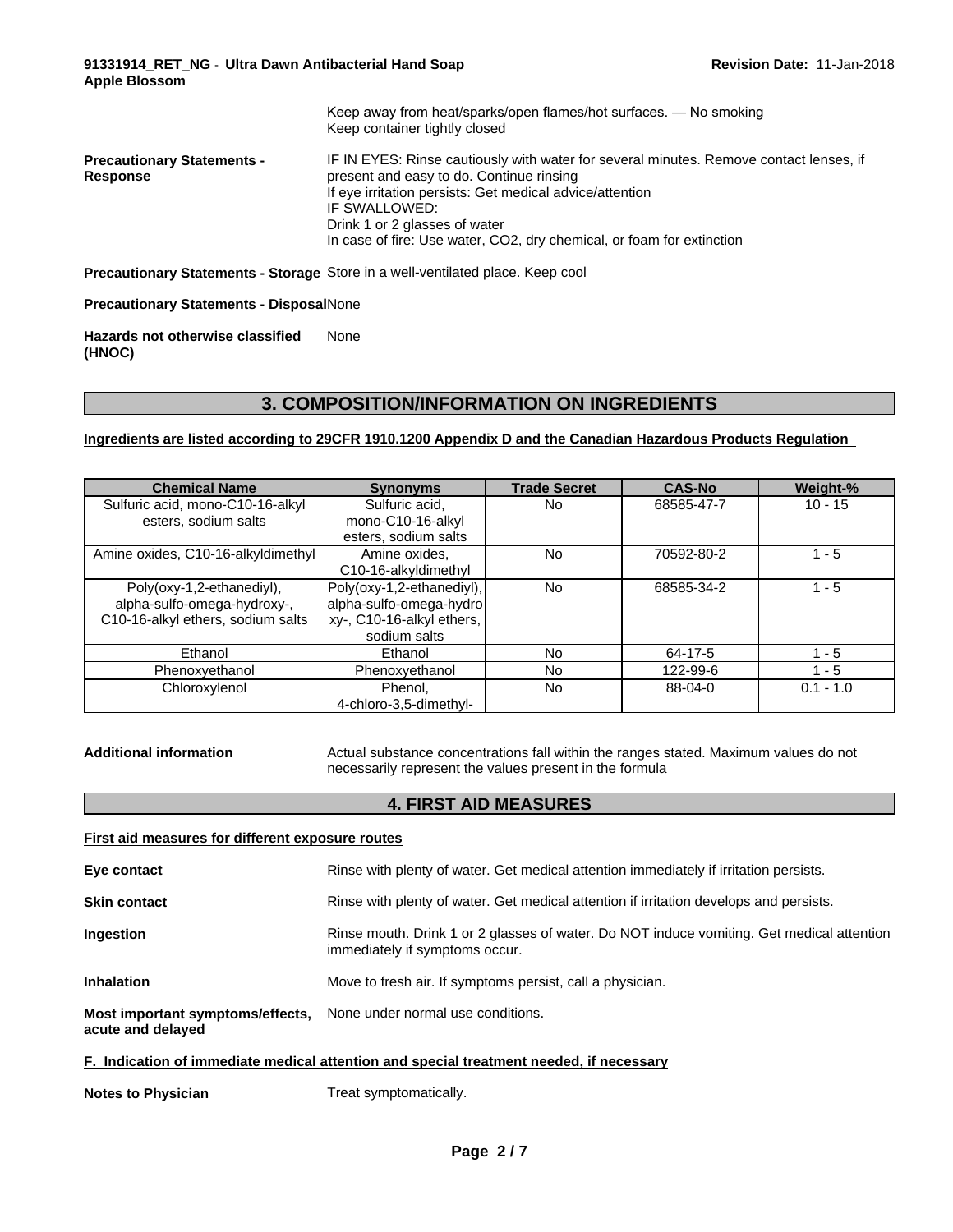|                                                   | <b>5. FIRE-FIGHTING MEASURES</b>                                                                                                          |
|---------------------------------------------------|-------------------------------------------------------------------------------------------------------------------------------------------|
| Suitable extinguishing media                      | In case of fire: Use water, CO2, dry chemical, or foam for extinction.                                                                    |
| Unsuitable Extinguishing Media                    | Do not use a solid water stream as it may scatter and spread fire.                                                                        |
| <b>Special hazard</b>                             | Combustible liquid.                                                                                                                       |
| Special protective equipment for<br>fire-fighters | As in any fire, wear self-contained breathing apparatus pressure-demand, MSHA/NIOSH<br>(approved or equivalent) and full protective gear. |
| Specific hazards arising from the<br>chemical     | None.                                                                                                                                     |

|                                                              | Personal precautions, protective equipment and emergency procedures                                                                                                                                                                                     |  |  |  |
|--------------------------------------------------------------|---------------------------------------------------------------------------------------------------------------------------------------------------------------------------------------------------------------------------------------------------------|--|--|--|
| <b>Personal precautions</b>                                  | Use personal protective equipment. Do not get in eyes, on skin, or on clothing.                                                                                                                                                                         |  |  |  |
| Advice for emergency responders                              | Use personal protective equipment as required.                                                                                                                                                                                                          |  |  |  |
| Methods and materials for containment and cleaning up        |                                                                                                                                                                                                                                                         |  |  |  |
| <b>Methods for containment</b>                               | Absorb with earth, sand or other non-combustible material and transfer to containers for<br>later disposal. Prevent further leakage or spillage if safe to do so.                                                                                       |  |  |  |
| Methods for cleaning up                                      | Contain spillage, and then collect with non-combustible absorbent material, (e.g. sand,<br>earth, diatomaceous earth, vermiculite) and place in container for disposal according to<br>local / national regulations (see section 13).                   |  |  |  |
|                                                              | 7. HANDLING AND STORAGE                                                                                                                                                                                                                                 |  |  |  |
| <b>Precautions for safe handling</b>                         |                                                                                                                                                                                                                                                         |  |  |  |
| Advice on safe handling                                      | Keep away from open flames, hot surfaces and sources of ignition. Use personal protective<br>equipment as required. Keep container closed when not in use. Never return spills in<br>original containers for re-use. Keep out of the reach of children. |  |  |  |
| Conditions for safe storage, including any incompatibilities |                                                                                                                                                                                                                                                         |  |  |  |
| <b>Storage Conditions</b>                                    | Store in a cool/low-temperature, well-ventilated, dry place away from heat and ignition<br>sources.                                                                                                                                                     |  |  |  |
| Incompatible products                                        | None known.                                                                                                                                                                                                                                             |  |  |  |
|                                                              |                                                                                                                                                                                                                                                         |  |  |  |

# **8. EXPOSURE CONTROLS/PERSONAL PROTECTION**

# **Control parameters**

### **Exposure Guidelines** .

| <b>Chemical Name</b> | <b>CAS-No</b> | <b>ACGIH TLV</b> | <b>OSHA PEL</b>            | <b>Mexico PEL</b>                  |
|----------------------|---------------|------------------|----------------------------|------------------------------------|
| Ethanol              | 64-17-5       | STEL: 1000 ppm   | TWA: 1000 ppm              | Mexico: TWA 1000 ppm               |
|                      |               |                  | TWA: $1900 \text{ mg/m}^3$ | Mexico: TWA 1900 mg/m <sup>3</sup> |
|                      |               |                  | (vacated) TWA: $1000$ ppm  |                                    |
|                      |               |                  | (vacated) TWA: 1900        |                                    |
|                      |               |                  | ma/m <sup>3</sup>          |                                    |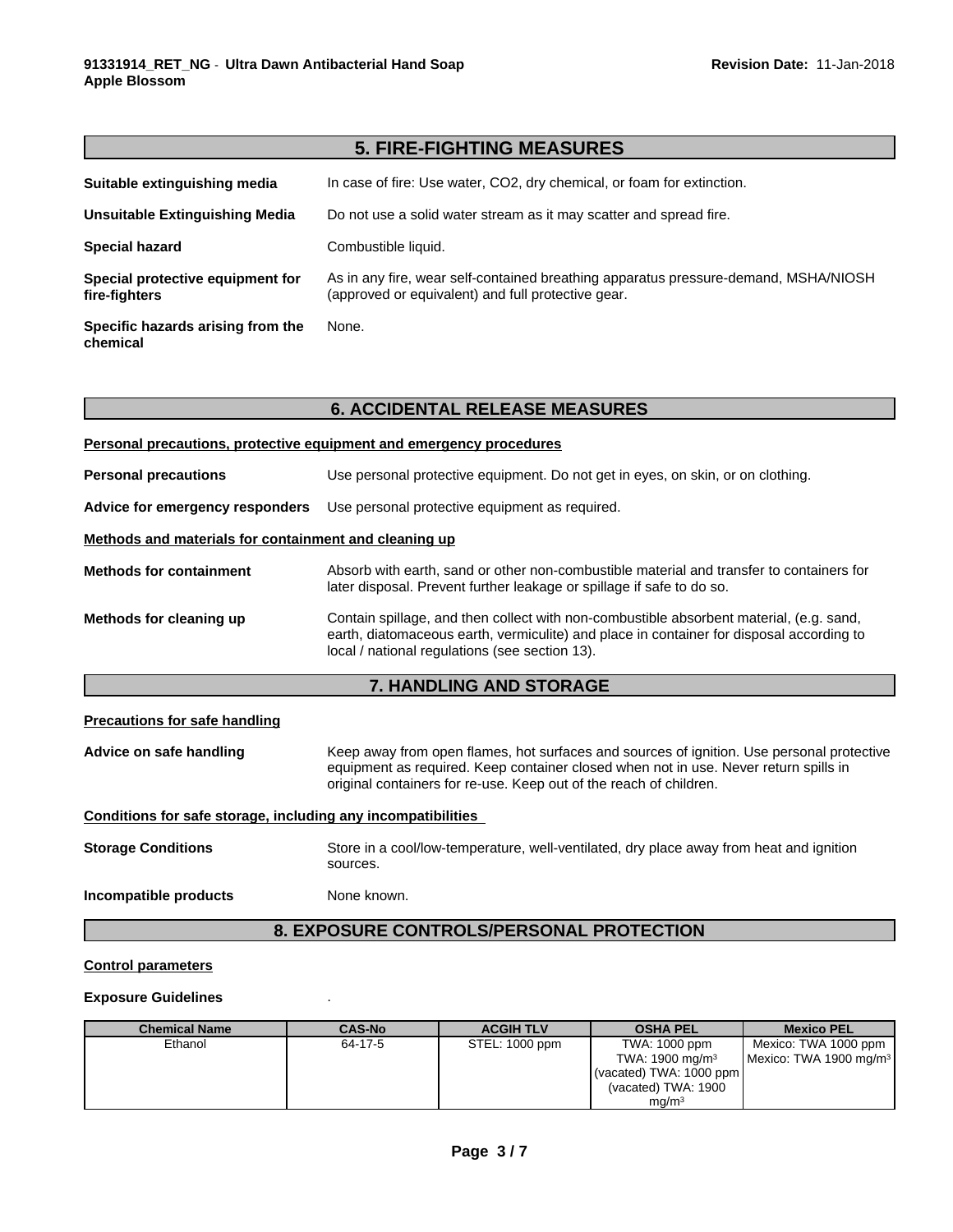### **91331914\_RET\_NG** - **Ultra Dawn AntibacterialHand Soap Apple Blossom**

| <b>Chemical Name</b> | <b>CAS-No</b> | <b>Alberta</b>             | Quebec                     | <b>Ontario TWAEV</b>      | <b>British Columbia</b> |
|----------------------|---------------|----------------------------|----------------------------|---------------------------|-------------------------|
| Ethanol              | 64-17-5       | TWA: 1000 ppm              | TWA: 1000 ppm              | STEL: 1000 ppm            | STEL: 1000 ppm          |
|                      |               | TWA: $1880 \text{ ma/m}^3$ | TWA: $1880 \text{ ma/m}^3$ |                           |                         |
| Phenoxyethanol       | 122-99-6      |                            |                            | TWA: 25 ppm               |                         |
|                      |               |                            |                            | TWA: $141 \text{ mg/m}^3$ |                         |
|                      |               |                            |                            | Skin                      |                         |

No relevant exposure guidelines for other ingredients

| <b>Exposure controls</b>             |                                                                                                                                                                                                             |
|--------------------------------------|-------------------------------------------------------------------------------------------------------------------------------------------------------------------------------------------------------------|
| <b>Engineering Measures</b>          | Distribution, Workplace and Household Settings:<br>Ensure adequate ventilation                                                                                                                              |
|                                      | <b>Product Manufacturing Plant (needed at Product-Producing Plant ONLY):</b><br>Where reasonably practicable this should be achieved by the use of local exhaust<br>ventilation and good general extraction |
| <b>Personal Protective Equipment</b> |                                                                                                                                                                                                             |
| <b>Eye Protection</b>                | Distribution, Workplace and Household Settings:<br>No special protective equipment required                                                                                                                 |
|                                      | <b>Product Manufacturing Plant (needed at Product-Producing Plant ONLY):</b><br>Use appropriate eye protection                                                                                              |
| <b>Hand Protection</b>               | Distribution, Workplace and Household Settings:<br>No special protective equipment required                                                                                                                 |
|                                      | <b>Product Manufacturing Plant (needed at Product-Producing Plant ONLY):</b><br>Protective gloves                                                                                                           |
| <b>Skin and Body Protection</b>      | Distribution, Workplace and Household Settings:<br>No special protective equipment required                                                                                                                 |
|                                      | <b>Product Manufacturing Plant (needed at Product-Producing Plant ONLY):</b><br>Wear suitable protective clothing                                                                                           |
| <b>Respiratory Protection</b>        | Distribution, Workplace and Household Settings:<br>No special protective equipment required                                                                                                                 |

**Product Manufacturing Plant (needed at Product-Producing Plant ONLY):** In case of inadequate ventilation wear respiratory protection

# **9. PHYSICAL AND CHEMICAL PROPERTIES**

**Physical State @20°C** Liquid<br> **Appearance Clear** green Clear **Appearance**<br>Odor **Odor** Perfume<br> **Odor threshold** No inform

Property **Note** Network Values Note Note Note **pH value**<br> **pH value**<br> **Melting/freezing point**<br> **No** information available<br> **Melting/freezing point** 

**Melting/freezing point Boiling point / boiling range 100 °C / 212 °F<br><b>Flash point** 65 °C / 149 °F

**No information available** 

**Evaporation rate** No information available

**Flash point Example 20 65 °C** / 149 °F **Closed cup. Product is an aqueous solution** containing <=24% alcohol and >=50% water.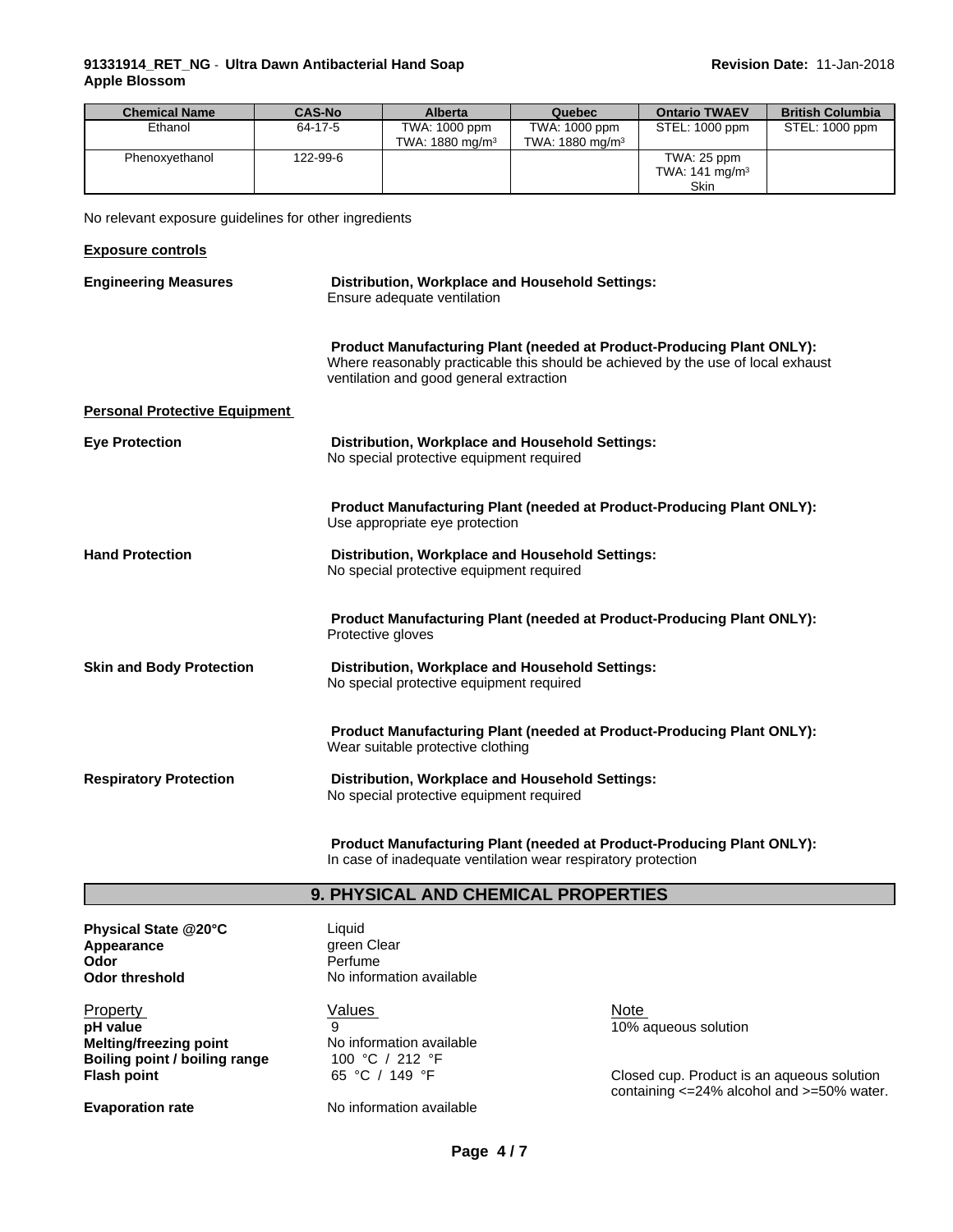### **91331914\_RET\_NG** - **Ultra Dawn AntibacterialHand Soap Apple Blossom**

| Flammability (solid, gas)<br><b>Flammability Limits in Air</b>        | No information available                                                                       |
|-----------------------------------------------------------------------|------------------------------------------------------------------------------------------------|
| Upper flammability limit                                              | No information available                                                                       |
| <b>Lower Flammability Limit</b>                                       | No information available                                                                       |
| Vapor pressure                                                        | No information available                                                                       |
| Vapor density                                                         | No information available                                                                       |
| <b>Relative density</b>                                               | 1.04                                                                                           |
| <b>Water solubility</b>                                               | No information available                                                                       |
| <b>Partition coefficient: n-octanol/waterNo information available</b> |                                                                                                |
| <b>Autoignition temperature</b>                                       | No information available                                                                       |
| <b>Decomposition temperature</b>                                      | No information available                                                                       |
| <b>Viscosity</b>                                                      | $1000$ mm $2/s$                                                                                |
| <b>VOC Content (%)</b>                                                | Products comply with US state and federal regulations for VOC content in consumer<br>products. |

# **10. STABILITY AND REACTIVITY**

| <b>Reactivity</b>               | None under normal use conditions.                                 |
|---------------------------------|-------------------------------------------------------------------|
| <b>Stability</b>                | Stable under normal conditions.                                   |
| <b>Hazardous polymerization</b> | Hazardous polymerization does not occur.                          |
| <b>Hazardous Reactions</b>      | None under normal processing.                                     |
| <b>Conditions to Avoid</b>      | Keep away from open flames, hot surfaces and sources of ignition. |
| Incompatible materials          | None in particular.                                               |

**Hazardous Decomposition Products** None under normal use conditions.

# **11. TOXICOLOGICAL INFORMATION**

#### **Product Information Information on likely routes of exposure**

| <b>Inhalation</b>   | No known effect.    |
|---------------------|---------------------|
| <b>Skin contact</b> | No known effect.    |
| <b>Ingestion</b>    | No known effect.    |
| Eye contact         | Irritating to eyes. |

# **Delayed and immediate effects as well as chronic effects from short and long-term exposure**

| <b>Acute toxicity</b>             | No known effect.    |
|-----------------------------------|---------------------|
| <b>Skin corrosion/irritation</b>  | No known effect.    |
| Serious eye damage/eye irritation | Irritating to eyes. |
| <b>Skin sensitization</b>         | No known effect.    |
| <b>Respiratory sensitization</b>  | No known effect.    |
| Germ cell mutagenicity            | No known effect.    |
| <b>Neurological Effects</b>       | No known effect.    |
| <b>Reproductive toxicity</b>      | No known effect.    |
| Developmental toxicity            | No known effect.    |
| <b>Teratogenicity</b>             | No known effect.    |
| <b>STOT - single exposure</b>     | No known effect.    |
| <b>STOT - repeated exposure</b>   | No known effect.    |
| <b>Target Organ Effects</b>       | No known effect.    |
| <b>Aspiration hazard</b>          | No known effect.    |
| Carcinogenicity                   | No known effect.    |

# **Component Information**

| $\sim$<br>. .<br>Chemical Name                                                 | <b>CAS-No</b> | Oral LD50                               | LD50<br>Dermal L                                        | LC50<br><b>Inhalation</b> |
|--------------------------------------------------------------------------------|---------------|-----------------------------------------|---------------------------------------------------------|---------------------------|
| $\cdots$<br>C <sub>10</sub> -16-alkv<br>widimethyll<br><b>IAmine</b><br>oxides | 70592-80-2    | 1064<br>∟D50:<br>ma/ka.<br>. bw.<br>. . | המתר<br>2000 ma/ka.<br>$\sim$<br>╯<br>טנטי. .<br>nu. z• |                           |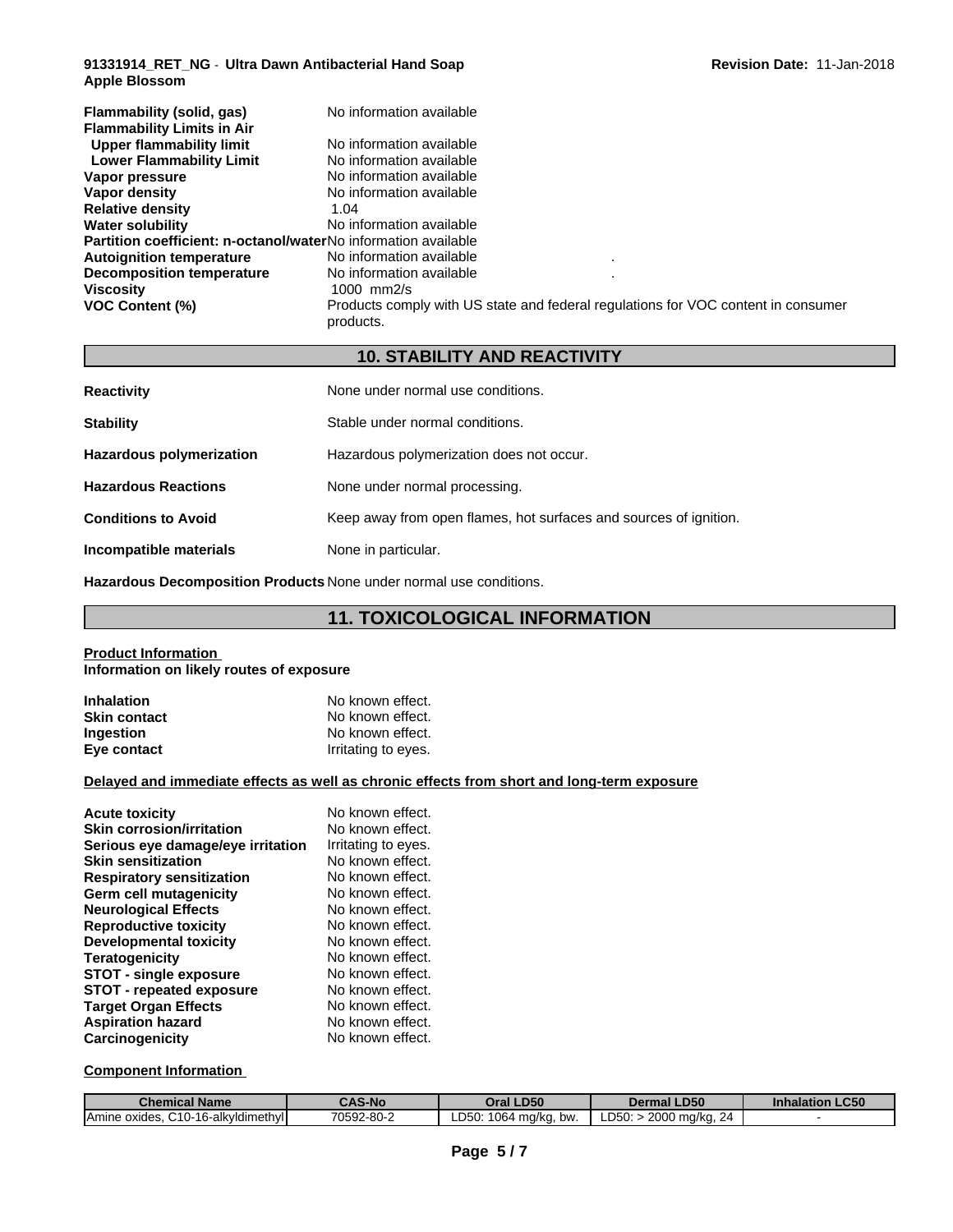### **91331914\_RET\_NG** - **Ultra Dawn AntibacterialHand Soap Apple Blossom**

|                                   |            | OECD 401. Species: Rat | hours, bw. OECD 402. |                        |  |
|-----------------------------------|------------|------------------------|----------------------|------------------------|--|
|                                   |            |                        | Species: Rat         |                        |  |
| Poly(oxy-1,2-ethanediyl),         | 68585-34-2 | >2001 mg/kg            |                      | -                      |  |
| alpha-sulfo-omega-hydroxy-,       |            |                        |                      |                        |  |
| C10-16-alkyl ethers, sodium salts |            |                        |                      |                        |  |
| Ethanol                           | 64-17-5    | 10470 mg/kg bw (OECD   |                      | 116.9 mg/L air (//OECD |  |
|                                   |            | 401)                   |                      | 403)                   |  |

# **12. ECOLOGICAL INFORMATION**

### **Ecotoxicity**

The product is not expected to be hazardous to the environment.

| Persistence and degradability    | No information available. |
|----------------------------------|---------------------------|
| <b>Bioaccumulative potential</b> | No information available. |
| <b>Mobility</b>                  | No information available. |
| Other adverse effects            | No information available. |

# **13. DISPOSAL CONSIDERATIONS**

#### **Waste treatment methods**

| Waste from Residues/Unused<br><b>Products</b>                   | Disposal should be in accordance with applicable regional, national and local laws and<br>regulations. |
|-----------------------------------------------------------------|--------------------------------------------------------------------------------------------------------|
| <b>Contaminated packaging</b>                                   | Disposal should be in accordance with applicable regional, national and local laws and<br>regulations. |
| California Hazardous Waste Codes 331<br>(non-household setting) |                                                                                                        |

# **14. TRANSPORT INFORMATION**

| $\underline{$ | Not regulated |
|---------------|---------------|
| <b>IMDG</b>   | Not regulated |
| <b>IATA</b>   | Not regulated |

# **15. REGULATORY INFORMATION**

### **U.S. Federal Regulations**

#### **SARA 313**

Section 313 of Title III of the Superfund Amendments and Reauthorization Act of 1986 (SARA). This product contains a chemical or chemicals which are subject to the reporting requirements of the Act and Title 40 of the Code of Federal Regulations, Part 372:

| <b>Chemical Name</b> | S-No                          | 242<br>Threshold Values %<br>2AD/ |
|----------------------|-------------------------------|-----------------------------------|
| Phenoxvethanol       | $\sim$<br>$22-99-f$<br>14 L C |                                   |

### **CERCLA**

This material, as supplied, contains one or more substances regulated as a hazardous substance under the Comprehensive Environmental Response Compensation and Liability Act (CERCLA) (40 CFR 302):.

| <b>CERCLA/SARA 302</b><br><b>CAS-No</b><br>  Extremely Hazardous  <br><b>Hazardous</b><br><b>TPQ</b><br><b>Substances RQs</b><br><b>Substances RQs</b> |  | <b>Chemical Name</b> |
|--------------------------------------------------------------------------------------------------------------------------------------------------------|--|----------------------|
|--------------------------------------------------------------------------------------------------------------------------------------------------------|--|----------------------|